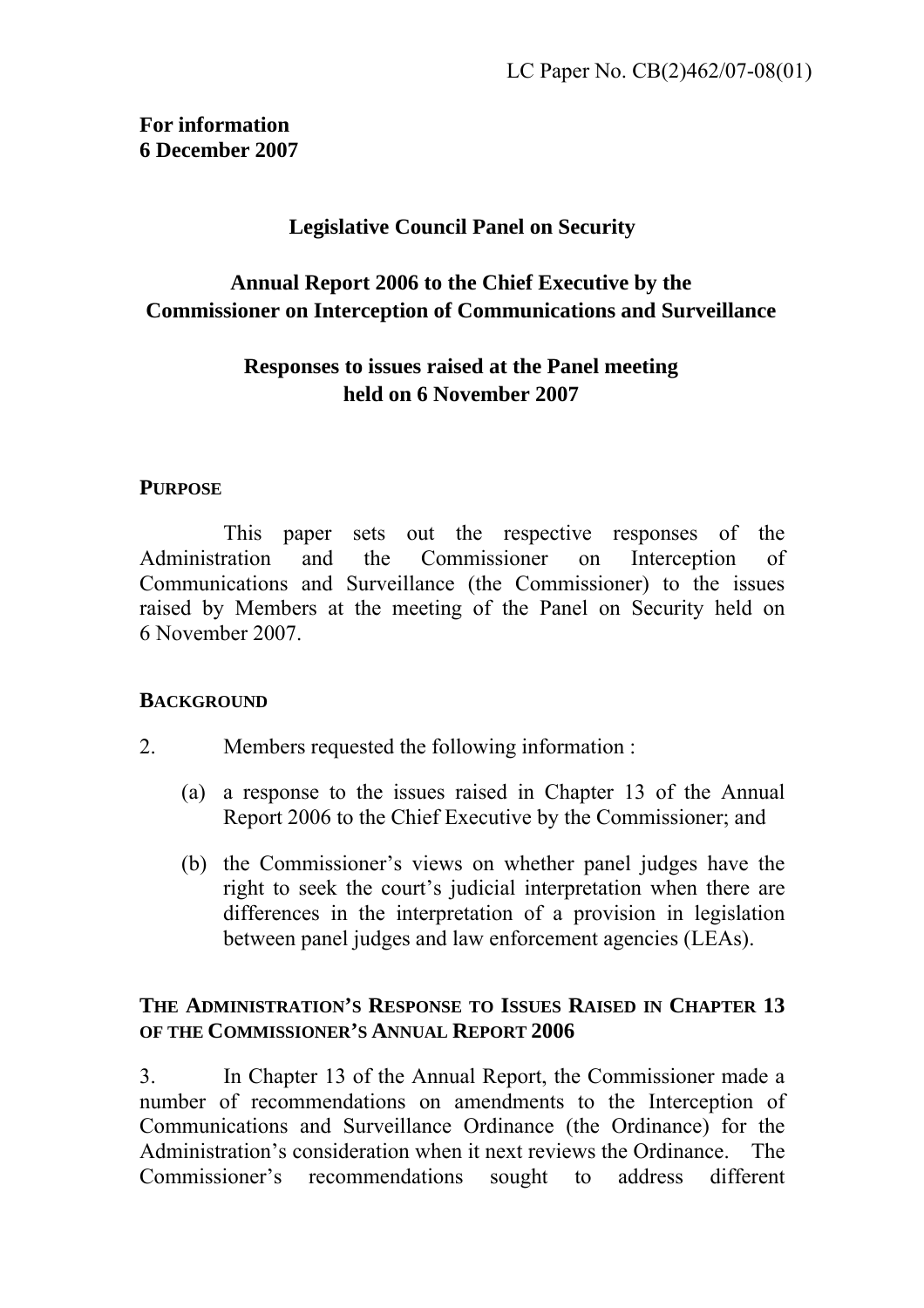interpretations held by the Commissioner, panel judges and the Administration of certain provisions of the Ordinance and a number of practical issues arising from the operation of the new regulatory regime for covert operations. Notwithstanding the possible need to refine the Ordinance when the Administration next reviews the legislation, Members were assured at the Panel meeting on 6 November 2007 that the issues raised by the Commissioner had already been dealt with by pragmatic solutions or did not have any substantial impact on the operation of the existing regime.

4. Regarding the issues arising from different interpretations of certain provisions of the Ordinance, the Administration has sought to address them through pragmatic measures as a matter of priority pending due consideration of proposed legislative amendments. These measures are summarized below –

- (a) On the difference in interpretation regarding "partial revocation of authorization" (paras. 13.5-13.7 in the Commissioner's report), the Code of Practice issued by the Secretary for Security under section 63 of the Ordinance has been revised and now requires the LEAs, where interception of part of the facilities authorized by a panel judge should cease, to report the cancellation of those facilities to the panel judges. The LEAs will make a fresh application to the panel judges should they intend to intercept those facilities again;
- (b) On "addition" of facilities for "subject-based" authorizations (paras. 13.8-13.11 in the Commissioner's report), the Code of Practice now sets out the detailed procedures for handling such cases, including an express provision that officers should not apply for the inclusion of any facility which had been refused authorization by a panel judge before;
- (c) On the panel judges' concern that they could not impose conditions when confirming emergency authorizations (paras. 13.12-13.14 in the Commissioner's report), the Code of Practice now requires the heads of the LEAs, when issuing emergency authorizations, to impose a "standard" condition in the first instance, as would have been imposed by panel judges when issuing judge's authorizations. We also require them to be proactive to have regard to special considerations, such as protection of legal professional privilege, in approving emergency authorizations and to impose additional conditions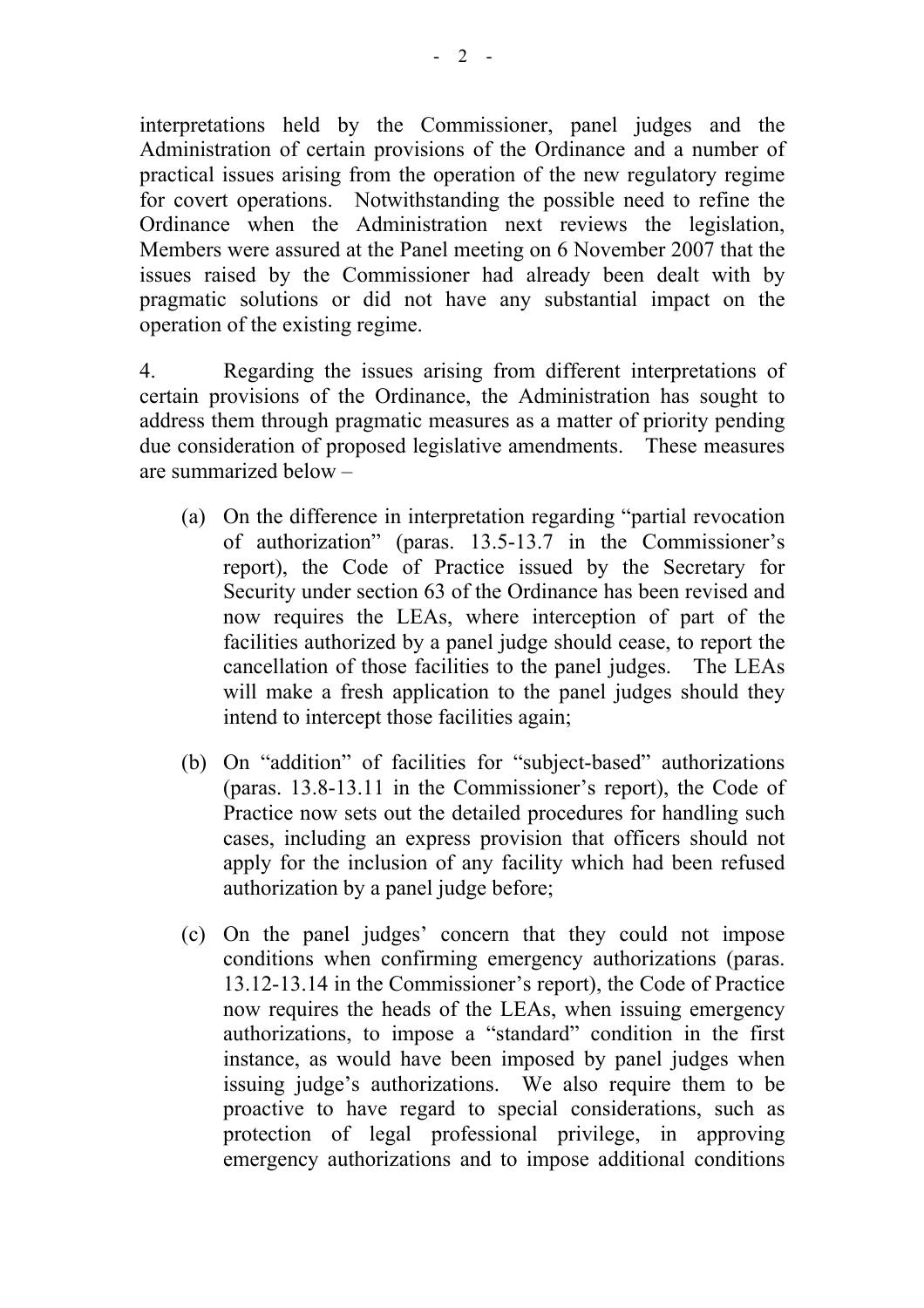where appropriate; and

(d) On the "revocation" of device retrieval warrants (paras. 13.15-13.20 in the Commissioner's report), we require the LEAs to report to the panel judges as and when a device retrieval warrant is "spent" or no longer has effect.

The above-mentioned measures are to address the Commissioner's comments which relate to enhancing the safeguards for the privacy of individuals under the new regulatory regime.

5. Regarding other practical issues arising from the operation of the regulatory regime for covert operations –

- (a) We are working with the Commissioner and the LEAs on a pragmatic solution to address the Commissioner's concerns about the application of section 58 of the Ordinance (paras. 13.34-13.44 in the Commissioner's report);
- (b) We are also looking into the Commissioner's comments on the examination and notification procedures under sections 44, 45 and 48 of the Ordinance (paras. 13.30-13.33 in the Commissioner's report), and will discuss with the Commissioner practical means to handle the situation should such a case arise; and
- (c) As regards the Commissioner's power to obtain information from the panel judges under section 53 of the Ordinance (paras. 13.21-13.29 in the Commissioner's report) and the Commissioner's comment on the requirement under section 49(2) of the Ordinance that he should distinguish between "interception" and "covert surveillance" in the lists to be included in the report for submission to the Chief Executive (paras. 13.45-13.47 in the Commissioner's report), we will consider the matters in the course of our comprehensive review in 2009.

6. A more detailed elaboration of the Administration's responses in paras. 4 and 5 above, including specific issues raised by the Commissioner in Chapter 13 of his Annual Report 2006 and measures instituted by the Administration to address these issues, is at **Annex A**.

7. The Administration will continue to keep under review the operation of the new regulatory regime and is committed to a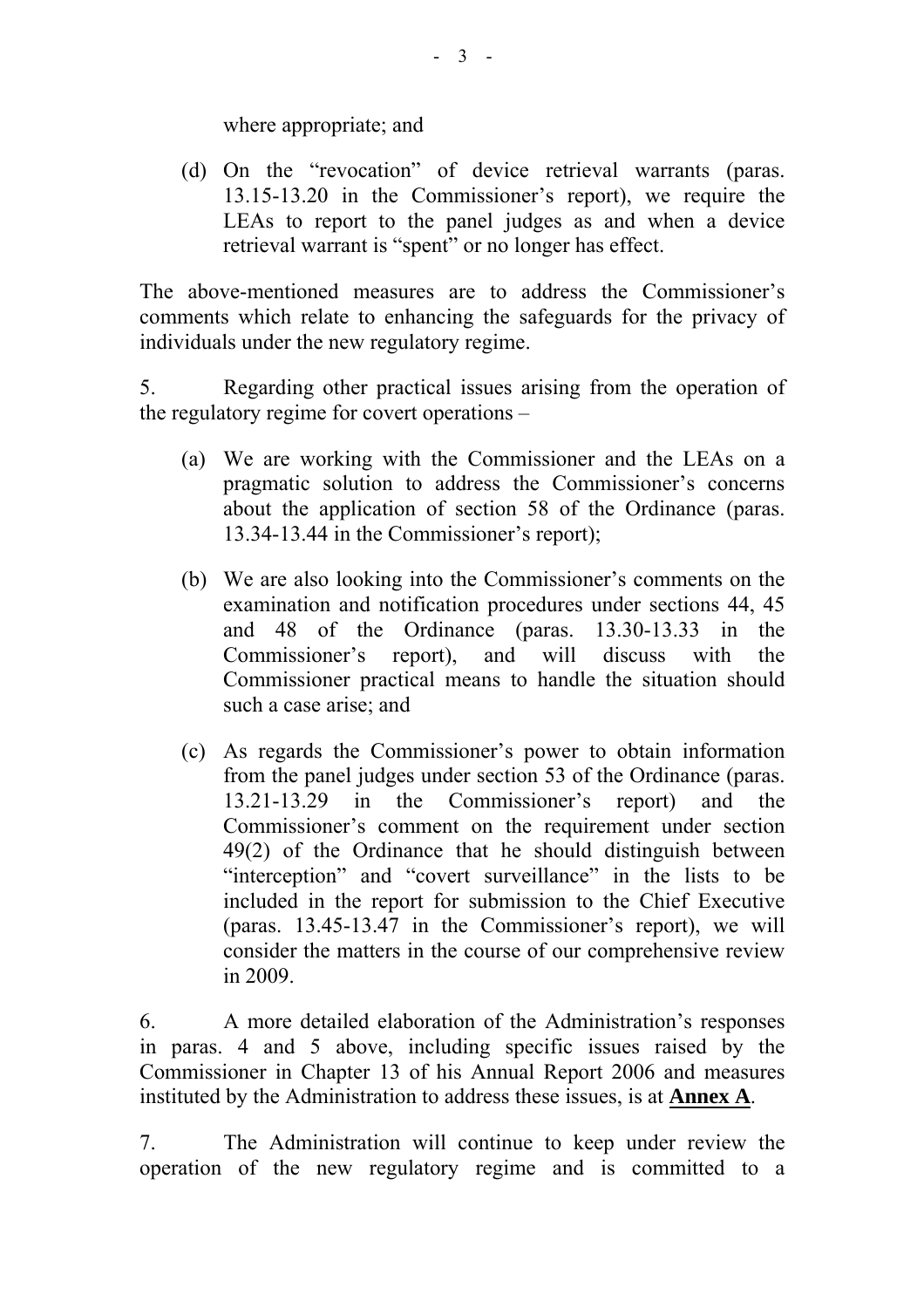comprehensive review of the Ordinance in 2009 after the second full-year report of the Commissioner is available.

### **THE COMMISSIONER'S RESPONSE TO THE REQUEST RAISED BY THE PANEL ON SECURITY**

8. We have relayed the Panel's request as set out in para. 2(b) above to the Commissioner. Members may wish to note the Commissioner's views at **Annex B**.

Security Bureau November 2007

[C:\AS(S)E2\Security panel\061207\panelpaper-e (071129).doc]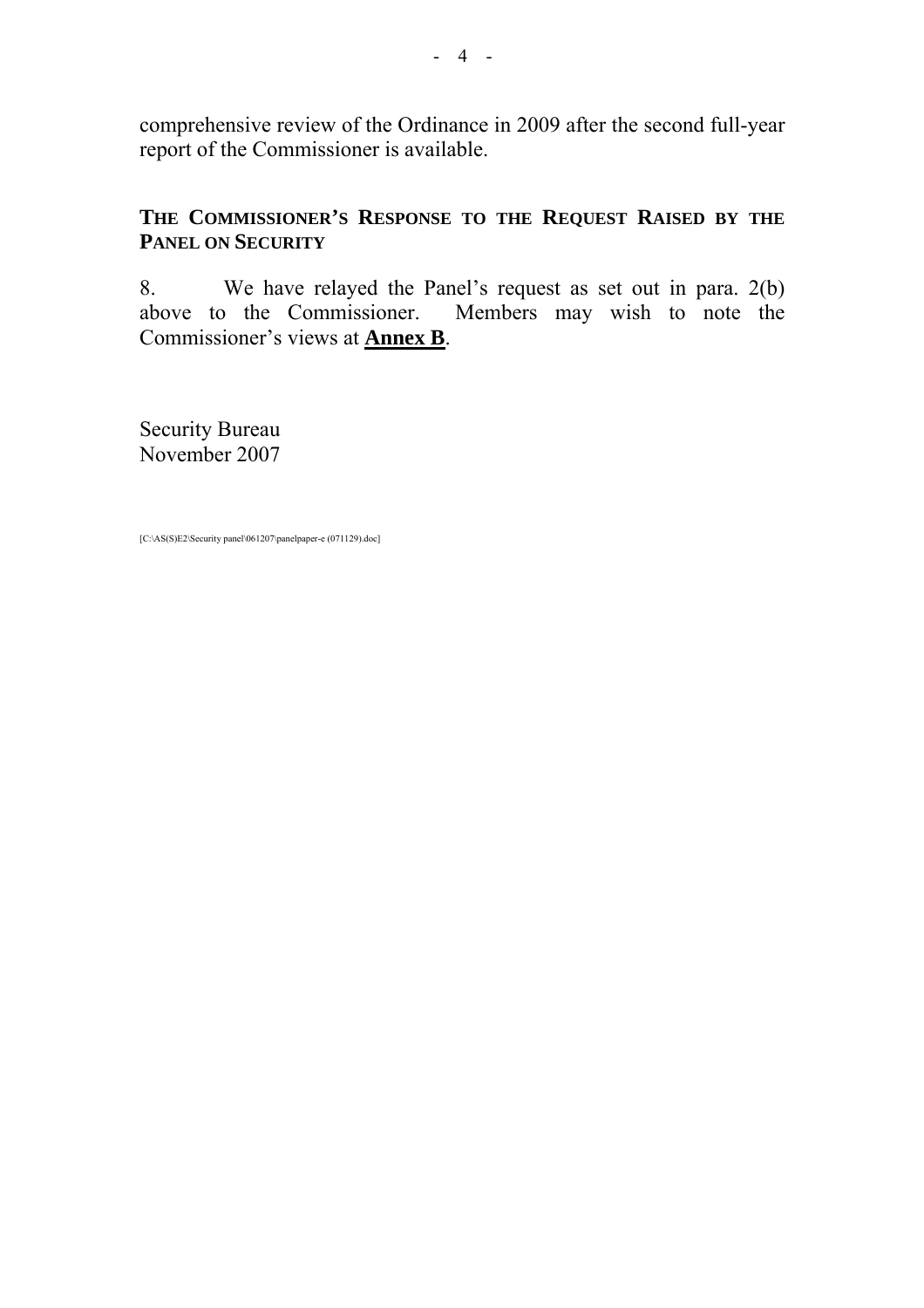# **Response of the Administration to comments and recommendations made in Chapter 13 of the Annual Report 2006 of the Commissioner on Interception of Communications and Surveillance (the Commissioner)**

|                    | <b>Comments and recommendations</b><br>made by the Commissioner                                                                                                                                                                                                                                                                                                                                                                                                                                                                                                                                                                                           | The Administration's response                                                                                                                                                                                                                                                                                                      |
|--------------------|-----------------------------------------------------------------------------------------------------------------------------------------------------------------------------------------------------------------------------------------------------------------------------------------------------------------------------------------------------------------------------------------------------------------------------------------------------------------------------------------------------------------------------------------------------------------------------------------------------------------------------------------------------------|------------------------------------------------------------------------------------------------------------------------------------------------------------------------------------------------------------------------------------------------------------------------------------------------------------------------------------|
| $\boldsymbol{1}$ . | $\vert$ "Partial revocation" of an authorization for the interception of more than one communication service (paragraphs<br>$13.5 - 13.7$                                                                                                                                                                                                                                                                                                                                                                                                                                                                                                                 |                                                                                                                                                                                                                                                                                                                                    |
|                    | Panel judges adopted the stance that where they had<br>granted a prescribed authorization for the interception of<br>more than one communication service, but the<br>interception of any of these services had subsequently<br>been dropped, the prescribed authorization should be<br>revoked partially in respect of that service. Panel judges<br>took the view that the power conferred by the Interception<br>of Communications and Surveillance Ordinance (the<br>Ordinance) on them to grant an authorization must<br>include the power to revoke it and to revoke it partially.<br>The Administration holds a different view. (Paragraph<br>13.5) | Our legal advice is that the Ordinance does not<br>$\bullet$<br>provide for partial revocation of a prescribed<br>authorization. A prescribed authorization may only<br>be revoked in its entirety. The law does not provide<br>for any procedure for "partial revocation". Please<br>also see the comments under item 1 overleaf. |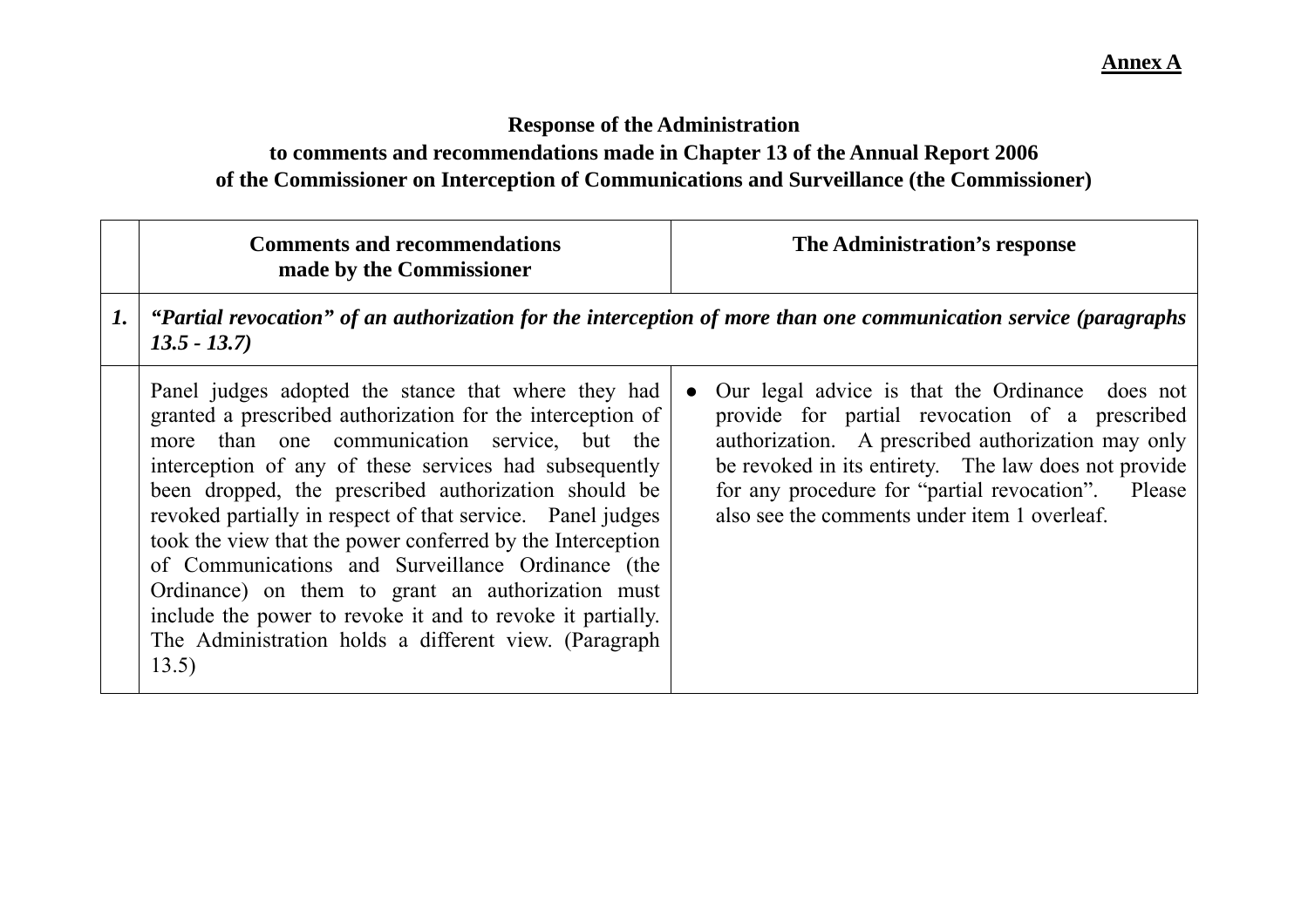|    | <b>Comments and recommendations</b><br>made by the Commissioner                                                                                                                                                                                                                                                                                                                                                  |           | The Administration's response                                                                                                                                                                                                                                                                                                                                                         |
|----|------------------------------------------------------------------------------------------------------------------------------------------------------------------------------------------------------------------------------------------------------------------------------------------------------------------------------------------------------------------------------------------------------------------|-----------|---------------------------------------------------------------------------------------------------------------------------------------------------------------------------------------------------------------------------------------------------------------------------------------------------------------------------------------------------------------------------------------|
|    | Law enforcement agencies (LEAs) should inform the<br>Panel Judges' Office in case the interception of any<br>service under a prescribed authorization granted by a<br>panel judge had been dropped. (Paragraph 13.6)                                                                                                                                                                                             | $\bullet$ | Paragraph 159 of the code of practice $(CoP)$<br>requires, where interception of a facility authorized<br>by a panel judge should cease but interception of the<br>facilities under the<br>same<br>prescribed<br>other<br>authorization should nevertheless continue, the<br>cancellation of that facility to be reported to the panel<br>judges.                                     |
|    |                                                                                                                                                                                                                                                                                                                                                                                                                  |           | It is the established practice of LEAs that after the<br>cancellation of a facility has been reported to the<br>panel judges, if they subsequently see a need to<br>intercept the same facility again, they will make a<br>fresh application to a panel judge for an authorization<br>to intercept that facility.                                                                     |
| 2. | Interception: telecommunications service that the subject is reasonably expected to use (paragraphs 13.8 - 13.11)                                                                                                                                                                                                                                                                                                |           |                                                                                                                                                                                                                                                                                                                                                                                       |
|    | There is no express provision for "addition" of facilities<br>or the approving officer or his ranking in the Ordinance,<br>nor is there any definition of the scope or extent of<br>facilities that can be so added. It is not clear whether the<br>departmental approving officer could approve the addition<br>of a facility that has previously been refused or revoked<br>by a panel judge. (Paragraph 13.8) | $\bullet$ | Our legal advice is that a prescribed authorization<br>may authorize the interception of communications<br>made to or from any service that the subject is using<br>"or is reasonably expected to use". The legal basis<br>for these subject-based authorizations is set out in<br>section $29(1)(b)(ii)$ of the Ordinance.<br>The detailed procedures for the addition of facilities |

<sup>&</sup>lt;sup>1</sup> The Secretary for Security revised the code of practice issued pursuant to section 63 of the Ordinance in the light of the Commissioner's various suggestions and recommendations in the Annual Report 2006 and the operational experience of LEAs, and issued the revised version to the LEAs on 29 October 2007.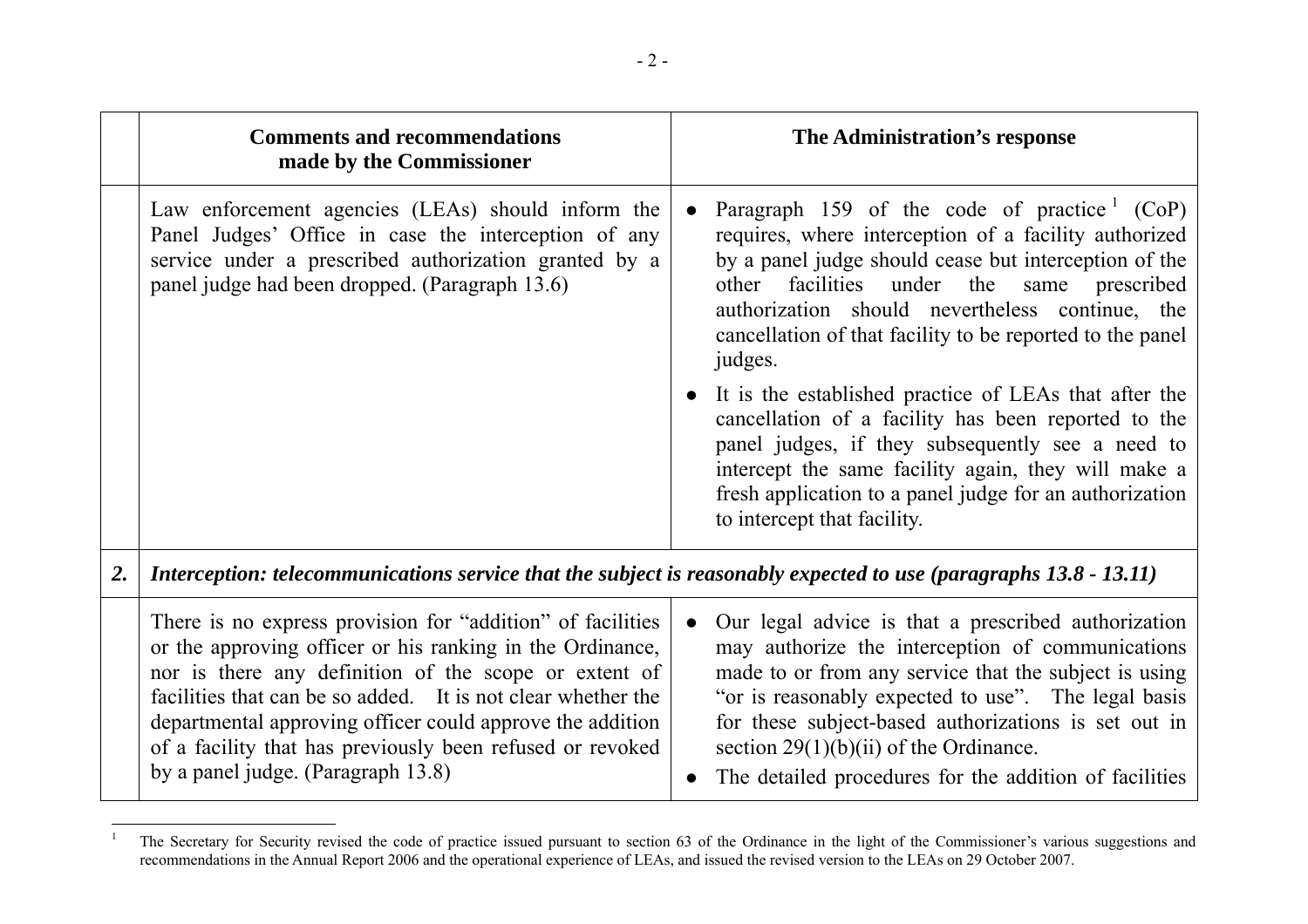| <b>Comments and recommendations</b><br>made by the Commissioner                                                                                                                                               | The Administration's response                                                                                                                                                                                                                                                                                                                                                                                   |
|---------------------------------------------------------------------------------------------------------------------------------------------------------------------------------------------------------------|-----------------------------------------------------------------------------------------------------------------------------------------------------------------------------------------------------------------------------------------------------------------------------------------------------------------------------------------------------------------------------------------------------------------|
|                                                                                                                                                                                                               | pursuant to a subject-based authorization are set out<br>in paragraph 109 of the CoP, which requires such<br>additions to be approved by a very senior officer of<br>the LEA concerned <sup>2</sup> .                                                                                                                                                                                                           |
|                                                                                                                                                                                                               | On the scope of approval, paragraph 109 of the CoP<br>$\bullet$<br>provides that it is inappropriate to include a facility<br>that the subject may only use incidentally, and an<br>officer should not apply to an approving officer for<br>the inclusion of any facility which had been refused<br>authorization by a panel judge before. He should<br>make a fresh application to the panel judges instead.   |
| The fact that the original authorization contained the<br>"reasonably expected to use" clause does not necessarily<br>mean that the same clause is included in the renewed<br>authorization. (Paragraph 13.9) | This is now made clear in the CoP. Paragraph 110<br>$\bullet$<br>of the CoP states that the fact that an authorization for<br>interception containing the "reasonably expected to<br>use" clause has been granted does not mean that<br>subsequent renewals granted by a panel judge<br>automatically embrace such a clause, unless the panel<br>judge has expressly stated so in the renewed<br>authorization. |
| Initially, the LEAs did not report to the panel judges as to<br>the facilities which they had added by virtue of the<br>"reasonably expected to use" clause. (Paragraph 13.10)                                | Paragraph 110 of the CoP requires the LEAs to report<br>$\bullet$<br>to a panel judge the determination of an application<br>for the addition of a facility pursuant to a                                                                                                                                                                                                                                       |

<sup>&</sup>lt;sup>2</sup> The approving officer must be at the rank equivalent to that of a senior assistant commissioner of police or above.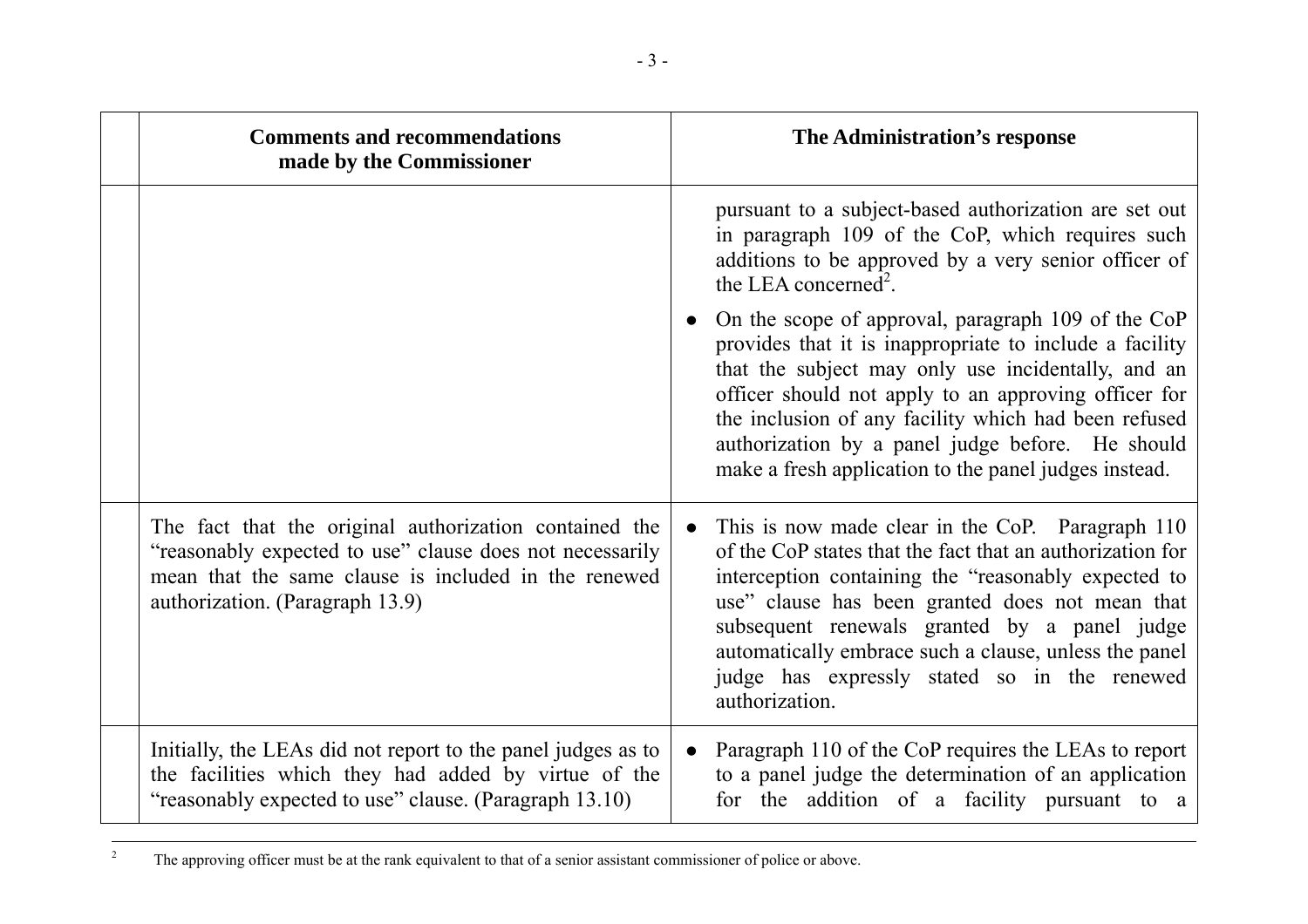|    | <b>Comments and recommendations</b><br>made by the Commissioner                                                                                                                                                                                                                                                                                                                                                        | The Administration's response                                                                                                                                                                                                                                                                                                                                                                                                                                                                                                                                                                                                                                   |
|----|------------------------------------------------------------------------------------------------------------------------------------------------------------------------------------------------------------------------------------------------------------------------------------------------------------------------------------------------------------------------------------------------------------------------|-----------------------------------------------------------------------------------------------------------------------------------------------------------------------------------------------------------------------------------------------------------------------------------------------------------------------------------------------------------------------------------------------------------------------------------------------------------------------------------------------------------------------------------------------------------------------------------------------------------------------------------------------------------------|
|    |                                                                                                                                                                                                                                                                                                                                                                                                                        | subject-based authorization.                                                                                                                                                                                                                                                                                                                                                                                                                                                                                                                                                                                                                                    |
|    | The Commissioner recommends that the Ordinance<br>should have an express provision on the ambit of facilities<br>that can be added by LEAs and the corresponding<br>reporting requirements, to avoid any ambiguity in the<br>legality of facilities added by LEAs. (Paragraph 13.11)                                                                                                                                   | Our legal advice is that there is sufficient legal basis<br>$\bullet$<br>under the Ordinance for the issue and execution of<br>authorizations<br>subject-based<br>for<br>interception.<br>Section $29(1)(b)(ii)$ provides<br>that<br>such<br>an<br>authorizes<br>of<br>authorization<br>interception<br>the<br>communications<br>made<br>from<br>to<br>$\alpha$<br>any<br>telecommunications service that any person specified<br>in the prescribed authorization is using, "or is<br>reasonably expected to use". That being the case,<br>we have incorporated the Commissioner's various<br>suggestions and relevant procedural requirements into<br>the CoP. |
| 3. | Whether panel judge may impose conditions when confirming emergency authorization (paragraphs 13.12 - 13.14)                                                                                                                                                                                                                                                                                                           |                                                                                                                                                                                                                                                                                                                                                                                                                                                                                                                                                                                                                                                                 |
|    | Panel judges do not agree with the Administration's view<br>that they cannot impose any additional conditions when<br>confirming an emergency authorization. They refer to<br>section 32 of the Ordinance which provides that a<br>prescribed authorization (defined as including an<br>emergency authorization) may be "issued or renewed"<br>subject to any conditions specified.<br>(Paragraphs)<br>$13.12 - 13.13$ | Under section 21 of the Ordinance, an emergency<br>$\bullet$<br>authorization is issued by the head of a department<br>only. The authority of a panel judge under section<br>24 of the Ordinance in respect of an emergency<br>authorization is to "confirm" or "refuse to confirm"<br>the authorization. Our legal advice confirms that<br>there is no statutory provision that empowers a panel<br>impose additional conditions<br>judge<br>to<br>when<br>"confirming" such an authorization.                                                                                                                                                                 |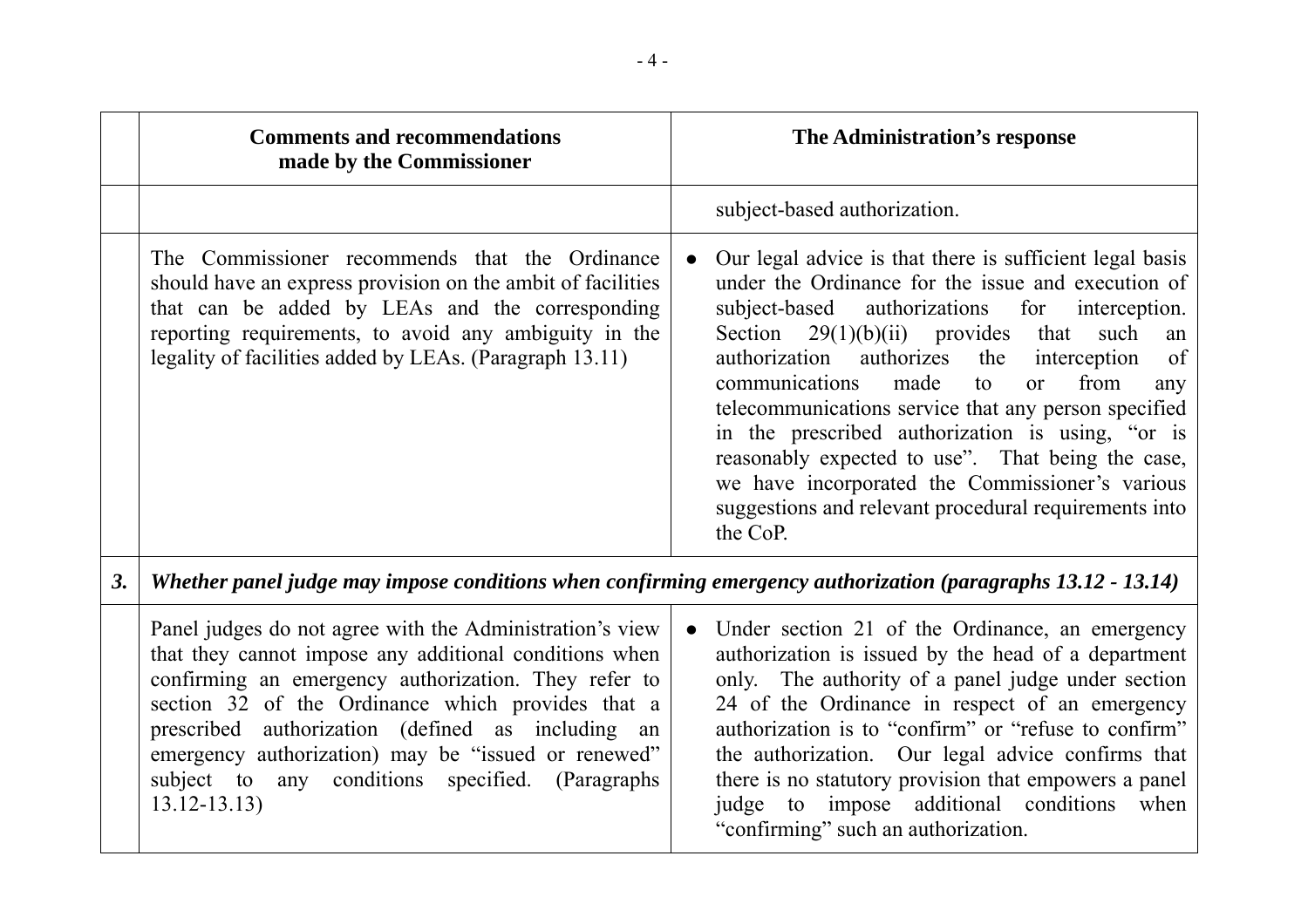| <b>Comments and recommendations</b><br>made by the Commissioner | The Administration's response                                                                                                                                                                                                                                                                                                                                                                                                                                                                          |
|-----------------------------------------------------------------|--------------------------------------------------------------------------------------------------------------------------------------------------------------------------------------------------------------------------------------------------------------------------------------------------------------------------------------------------------------------------------------------------------------------------------------------------------------------------------------------------------|
|                                                                 | Under the statutory regime, in processing an<br>application for confirmation of an emergency<br>authorization, a panel judge may first refuse to<br>confirm the authorization and then make an order<br>under section $24(3)(a)$ that the emergency<br>authorization will only have effect, subject to the<br>variation specified by him, from the time of his<br>determination. Such procedure would achieve the<br>same effect as imposing conditions on the emergency<br>authorizations.            |
|                                                                 | Paragraph 80 of the CoP requires the heads of the<br>LEAs, when issuing emergency authorizations, to<br>impose a "standard" condition <sup>3</sup> in the first instance,<br>as would have been imposed by panel judges issuing<br>judge's authorizations. We also require them to be<br>proactive to have regard to special considerations,<br>such as protection of legal professional privilege, in<br>approving emergency authorizations and to impose<br>additional conditions where appropriate. |

<sup>&</sup>lt;sup>3</sup> The "standard" condition in respect of emergency authorizations requires the LEA concerned to bring to the attention of the head of department as well as panel judges as soon as practicable and within the validity of the authorization (i) any initial material inaccuracies, or (ii) any material change of circumstances upon which the emergency authorization was granted, which the applicant of the authorization becomes aware of during its period of validity.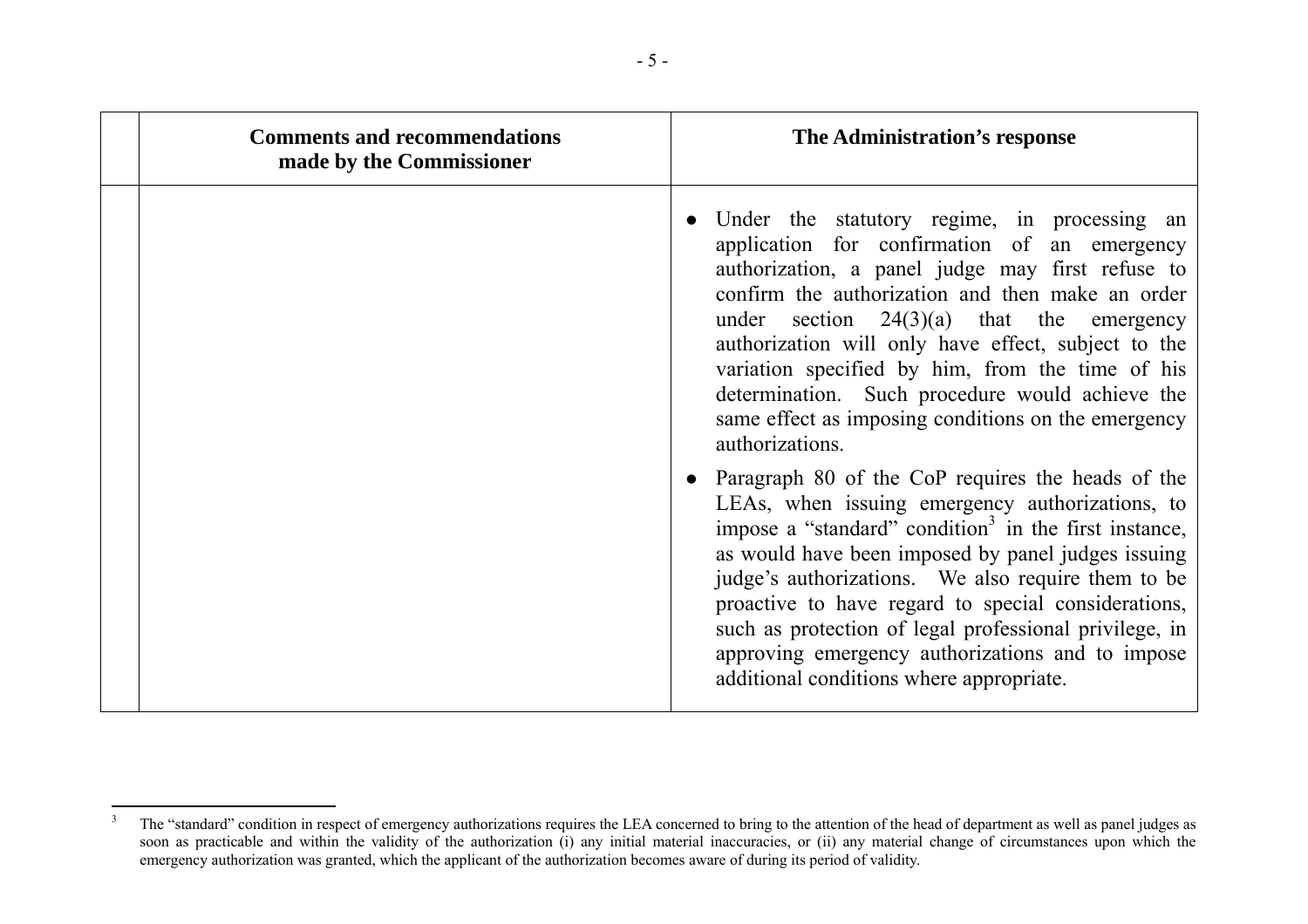|    | <b>Comments and recommendations</b><br>made by the Commissioner                                                                                                                                                                                                                                                                                                                                                                                                                                                                                                                                                                                                                                                                                                                                                                                                                                                   |                        | The Administration's response                                                                                                                                                                                                                                                                                                                                                                                                                                                                                                                                                                                                                                                                                                      |
|----|-------------------------------------------------------------------------------------------------------------------------------------------------------------------------------------------------------------------------------------------------------------------------------------------------------------------------------------------------------------------------------------------------------------------------------------------------------------------------------------------------------------------------------------------------------------------------------------------------------------------------------------------------------------------------------------------------------------------------------------------------------------------------------------------------------------------------------------------------------------------------------------------------------------------|------------------------|------------------------------------------------------------------------------------------------------------------------------------------------------------------------------------------------------------------------------------------------------------------------------------------------------------------------------------------------------------------------------------------------------------------------------------------------------------------------------------------------------------------------------------------------------------------------------------------------------------------------------------------------------------------------------------------------------------------------------------|
| 4. | "Revocation" of device retrieval warrants (paragraphs 13.15 - 13.20)                                                                                                                                                                                                                                                                                                                                                                                                                                                                                                                                                                                                                                                                                                                                                                                                                                              |                        |                                                                                                                                                                                                                                                                                                                                                                                                                                                                                                                                                                                                                                                                                                                                    |
|    | There is no provision in the Ordinance for panel judges to<br>revoke a device retrieval warrant. The Commissioner<br>considers that there is a need to report the<br>"discontinuance" of a device retrieval warrant to a panel<br>judge for him to revoke the warrant, in case the warrant<br>has been "discontinued", say, because the relevant<br>purpose has been achieved or it has become unable to<br>retrieve the device. Panel judges share his view, and<br>reckon that there is a need to revoke the warrant in cases,<br>for example, where the address is found to be incorrect<br>after the issuing of the warrant. The Commissioner<br>recommends that there should be an express provision<br>requiring LEAs to report to panel judges the<br>"discontinuance" of device retrieval warrants and for<br>panel judges to revoke the warrants where necessary.<br>(Paragraphs 13.16, 13.19 and 13.20) | $\bullet$<br>$\bullet$ | Our legal advice is that as with search warrants, once<br>a device retrieval warrant is executed and the device<br>retrieved, it will no longer have any legal effect. In<br>other words, the device retrieval warrant will be<br>"spent". In case an incorrect address has been<br>entered in the device retrieval warrant by mistake and<br>the error is not a minor defect within the meaning of<br>section 64 of the Ordinance, the device retrieval<br>warrant will have no legal effect even though it has<br>not been revoked.<br>Notwithstanding the legal position set out above, the<br>LEAs are required to report to the panel judges as and<br>when a device retrieval warrant is "spent" or no<br>longer has effect. |
| 5. | Commissioner's power under section 53 (paragraphs 13.21 - 13.29)                                                                                                                                                                                                                                                                                                                                                                                                                                                                                                                                                                                                                                                                                                                                                                                                                                                  |                        |                                                                                                                                                                                                                                                                                                                                                                                                                                                                                                                                                                                                                                                                                                                                    |
|    | Section 53 of the Ordinance empowers the Commissioner<br>to access, for the purpose of performing his functions, any<br>documents or records kept under section 3 of Schedule 2<br>to the Ordinance by the panel judges. On the other hand,<br>panel judges, supported by legal advice from the                                                                                                                                                                                                                                                                                                                                                                                                                                                                                                                                                                                                                   | $\bullet$              | The Administration will consider the matter in the<br>course of the comprehensive review of the<br>Ordinance, taking into account the concerns<br>expressed by the Commissioner and panel judges and<br>the need to protect the integrity of the LEAs'                                                                                                                                                                                                                                                                                                                                                                                                                                                                             |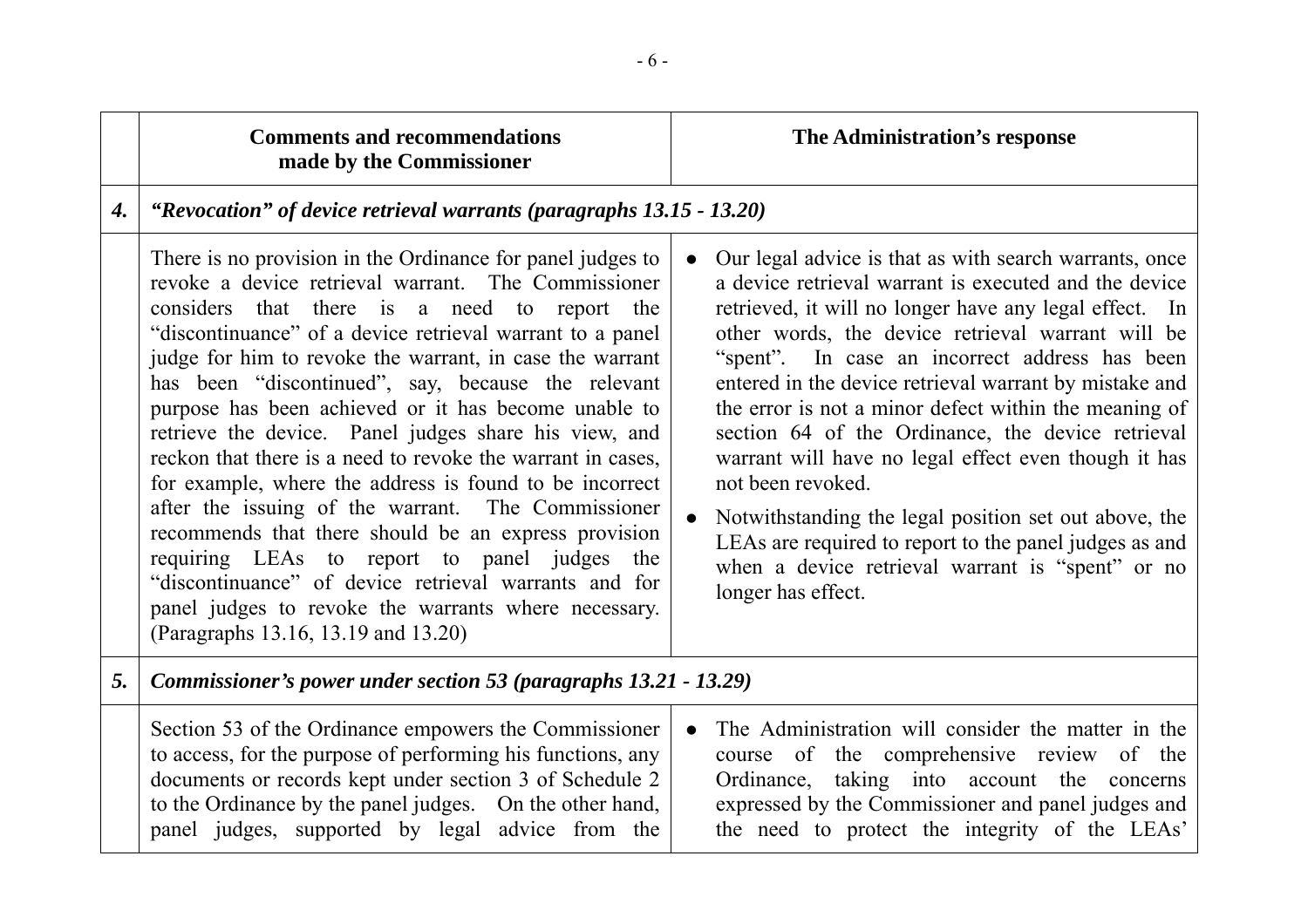|    | <b>Comments and recommendations</b><br>made by the Commissioner                                                                                                                                                                                                                                                                                                                                                                                                                                                                                                                                                                                                                                                                                                                                      | The Administration's response                                                                                                                                                                                                                                                |  |
|----|------------------------------------------------------------------------------------------------------------------------------------------------------------------------------------------------------------------------------------------------------------------------------------------------------------------------------------------------------------------------------------------------------------------------------------------------------------------------------------------------------------------------------------------------------------------------------------------------------------------------------------------------------------------------------------------------------------------------------------------------------------------------------------------------------|------------------------------------------------------------------------------------------------------------------------------------------------------------------------------------------------------------------------------------------------------------------------------|--|
|    | Department of Justice, have doubts on whether the<br>Ordinance permits them to provide to the Commissioner<br>copies of certain types of documents kept by them under<br>section 3 of Schedule 2 to the Ordinance on a routine<br>basis. The Commissioner does not agree with the panel<br>judges' interpretation, considering that under section<br>$53(2)$ and $(5)$ of the Ordinance copies of these documents<br>could be made available to him by panel judges at his<br>request. (Paragraphs 13.21-13.28)                                                                                                                                                                                                                                                                                      | operations and the privacy of the persons affected.                                                                                                                                                                                                                          |  |
| 6. | <b>Examination and notification by the Commissioner (paragraphs 13.30 - 13.33)</b>                                                                                                                                                                                                                                                                                                                                                                                                                                                                                                                                                                                                                                                                                                                   |                                                                                                                                                                                                                                                                              |  |
|    | Where the Commissioner, upon an application for<br>examination pursuant to section 43 of the Ordinance,<br>determines that there has been an unauthorized operation<br>but considers that notifying the applicant of this finding<br>would be prejudicial to prevention or detection of crime<br>or protection of public security, giving a notice under<br>section $44(5)$ would not be appropriate. On the other<br>hand, delaying notification would enable the applicant to<br>appreciate that he was a subject and this would also have<br>a prejudicial effect. The Commissioner recommends<br>that sections $44(6)$ and $48(3)$ be amended to provide him<br>with the legal basis for giving a notice in terms of that in<br>section $44(5)$ in these situations. (Paragraphs $13.30-13.31$ ) | We are looking into the Commissioner's comments<br>$\bullet$<br>on the examination and notification process under<br>sections 44, 45 and 48 of the Ordinance, and will<br>discuss with the Commissioner practical means to<br>handle the situation should such a case arise. |  |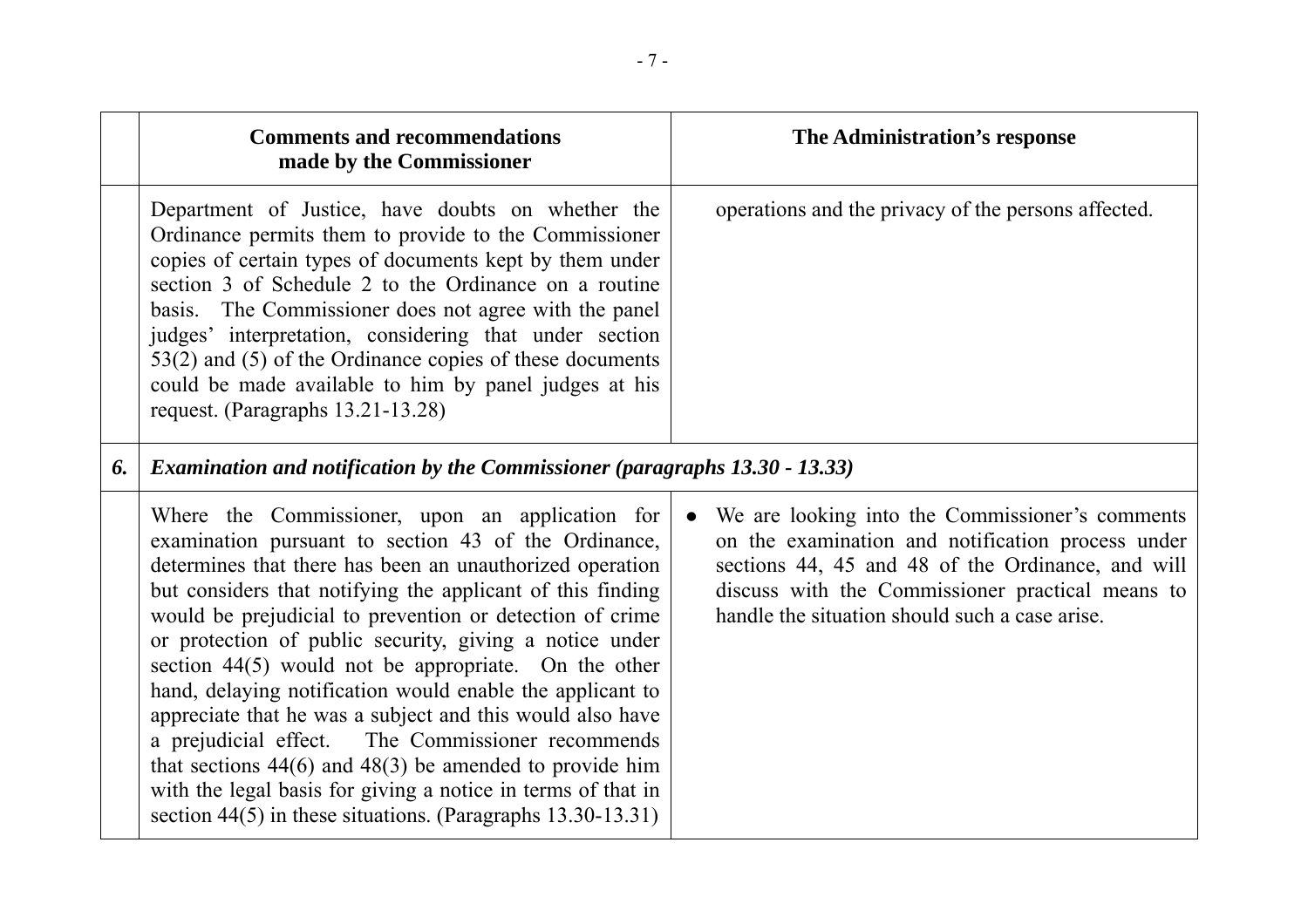|    | <b>Comments and recommendations</b><br>made by the Commissioner                                                                                                                                                                                                                                                                                                                                                                                                                                                                                                                                                                                                         | The Administration's response                                                                                                                                                                          |
|----|-------------------------------------------------------------------------------------------------------------------------------------------------------------------------------------------------------------------------------------------------------------------------------------------------------------------------------------------------------------------------------------------------------------------------------------------------------------------------------------------------------------------------------------------------------------------------------------------------------------------------------------------------------------------------|--------------------------------------------------------------------------------------------------------------------------------------------------------------------------------------------------------|
|    | Where the Commissioner cannot carry out an examination<br>due to any of the reasons specified in section $45(2)$ , giving<br>a notice that the Commissioner cannot proceed with the<br>examination or the absence of any response from the<br>Commissioner would allow the applicant to appreciate the<br>reason behind and would thus prejudice the prevention or<br>detection of crime or protection of public security. The<br>Commissioner recommends that section 45 be amended to<br>add a provision enabling him to give a notice in terms of<br>that in section $44(5)$ even where he is not going to<br>proceed with the examination. (Paragraphs 13.32-13.33) |                                                                                                                                                                                                        |
| 7. | Practical difficulty regarding the application of section 58 (paragraphs 13.34 - 13.44)                                                                                                                                                                                                                                                                                                                                                                                                                                                                                                                                                                                 |                                                                                                                                                                                                        |
|    | Where an LEA provides an arrest report to a panel judge<br>under section 58 of the Ordinance and the judge revokes<br>the prescribed authorization (with immediate effect) as a<br>result, the on-going interception or surveillance carried<br>out in the interim period between the time of the<br>revocation and the frontline officers receiving notice<br>thereof would become in theory an unauthorized activity.<br>The same problem also arises in some other scenarios<br>where an authorization is revoked before discontinuance<br>of the operation. (Paragraphs 13.34-13.44)                                                                                | We have been working with the Commissioner and<br>$\bullet$<br>the LEAs on a pragmatic solution to address the issue<br>raised about the interim period, although such period<br>is short in duration. |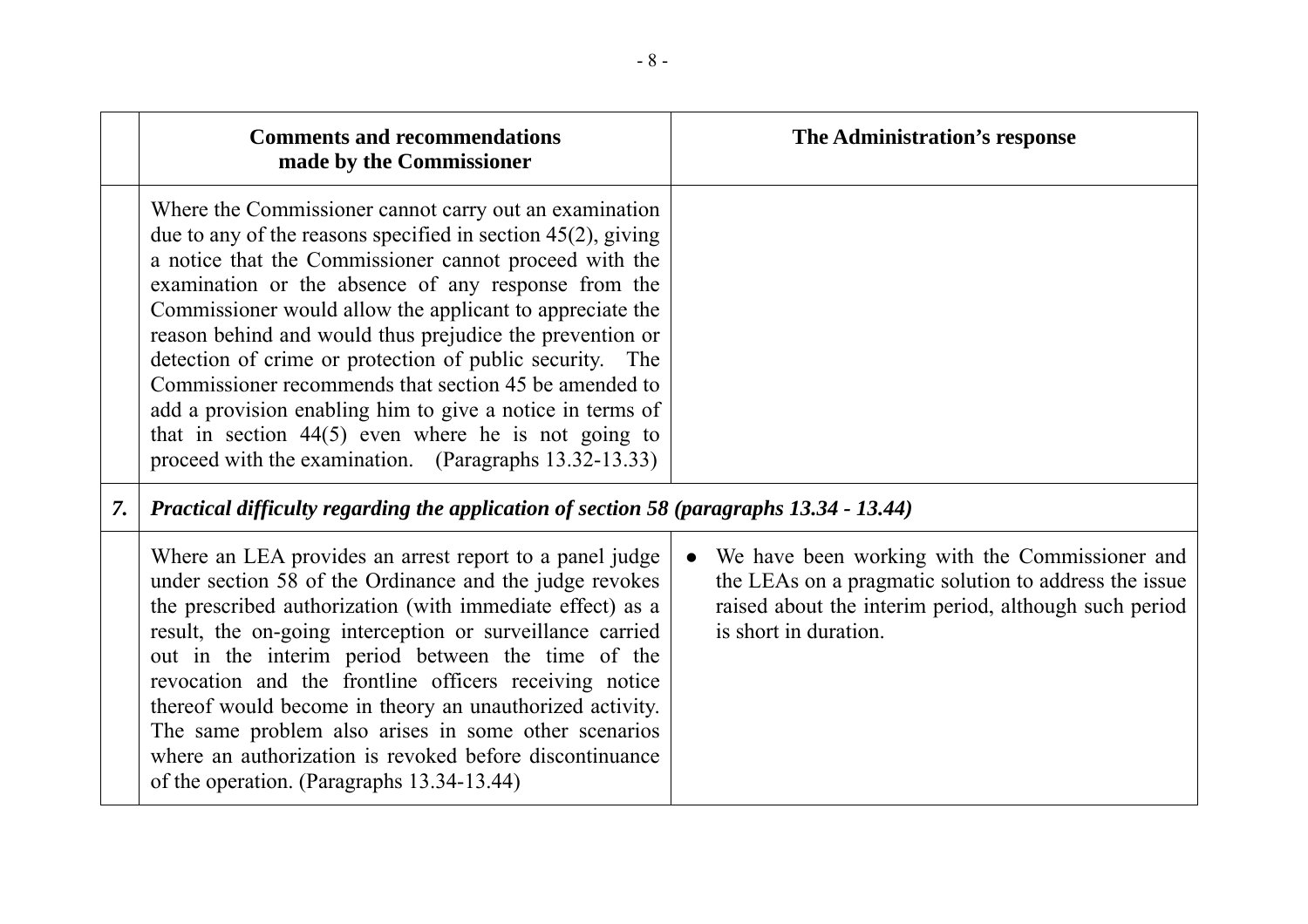|    | <b>Comments and recommendations</b><br>made by the Commissioner                                                                                                                                                                                                                                                                                                                                                                                                                                                                                                                                                                                                              |           | The Administration's response                                                                                                                                                                                                                                                                                                                                                                                                                 |
|----|------------------------------------------------------------------------------------------------------------------------------------------------------------------------------------------------------------------------------------------------------------------------------------------------------------------------------------------------------------------------------------------------------------------------------------------------------------------------------------------------------------------------------------------------------------------------------------------------------------------------------------------------------------------------------|-----------|-----------------------------------------------------------------------------------------------------------------------------------------------------------------------------------------------------------------------------------------------------------------------------------------------------------------------------------------------------------------------------------------------------------------------------------------------|
| 8. | Separate listing required by section $49(2)$ (paragraphs 13.45 - 13.47)                                                                                                                                                                                                                                                                                                                                                                                                                                                                                                                                                                                                      |           |                                                                                                                                                                                                                                                                                                                                                                                                                                               |
|    | For the Annual Reports, the requirement to set out the<br>various matters separately in relation to interception and<br>covert surveillance "does not make too much sense" when<br>applied to the matters specified in section $49(2)(b)$ to (e)<br>of the Ordinance. This may also prejudice the<br>prevention or detection of crime or protection of public<br>security (for example, it may help criminals to evaluate<br>what kind of investigation activity is more likely to be<br>employed for a particular kind of offence).<br>The<br>Commissioner recommends that this matter be looked into<br>when the Ordinance is next revised. (Paragraphs<br>$13.45 - 13.47$ | $\bullet$ | The requirement in section 49 of the Ordinance was<br>drawn up with a view to balancing the need for a<br>reasonable degree of transparency for the regulatory<br>regime on the one hand, and the need for the<br>prevention or detection of crime or protection of<br>public security on the other. We will take into account<br>the Commissioner's comments when we review the<br>provision in question during the comprehensive<br>review. |